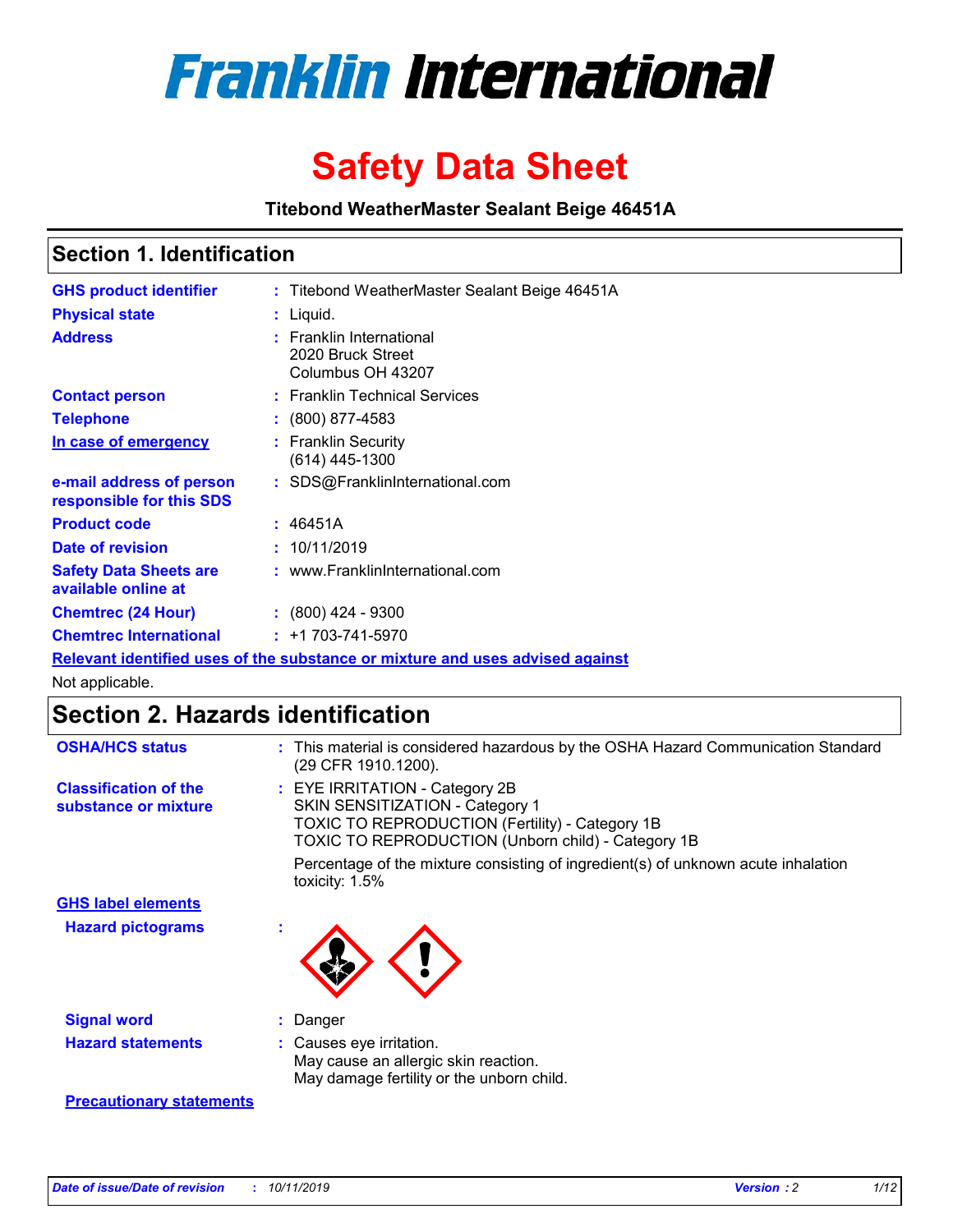### **Section 2. Hazards identification**

| <b>Prevention</b>                          | : Obtain special instructions before use. Do not handle until all safety precautions have<br>been read and understood. Wear protective gloves. Wear eye or face protection.<br>Wear protective clothing. Avoid breathing vapor. Wash hands thoroughly after handling.<br>Contaminated work clothing must not be allowed out of the workplace.                                                        |
|--------------------------------------------|------------------------------------------------------------------------------------------------------------------------------------------------------------------------------------------------------------------------------------------------------------------------------------------------------------------------------------------------------------------------------------------------------|
| <b>Response</b>                            | : IF exposed or concerned: Get medical attention. IF ON SKIN: Wash with plenty of<br>soap and water. Wash contaminated clothing before reuse. If skin irritation or rash<br>occurs: Get medical attention. IF IN EYES: Rinse cautiously with water for several<br>minutes. Remove contact lenses, if present and easy to do. Continue rinsing. If eye<br>irritation persists: Get medical attention. |
| <b>Storage</b>                             | : Store locked up.                                                                                                                                                                                                                                                                                                                                                                                   |
| <b>Disposal</b>                            | : Dispose of contents and container in accordance with all local, regional, national and<br>international regulations.                                                                                                                                                                                                                                                                               |
| <b>Hazards not otherwise</b><br>classified | : Product generates methanol during cure.                                                                                                                                                                                                                                                                                                                                                            |
|                                            |                                                                                                                                                                                                                                                                                                                                                                                                      |

### **Section 3. Composition/information on ingredients**

| <b>Substance/mixture</b><br>Mixture                  |                   |                     |
|------------------------------------------------------|-------------------|---------------------|
| <b>Ingredient name</b>                               | $\frac{9}{6}$     | <b>CAS number</b>   |
| 3-aminopropyltriethoxysilane<br>Dibutyltin dilaurate | l≤3<br>$\leq 0.3$ | 919-30-2<br>77-58-7 |

Any concentration shown as a range is to protect confidentiality or is due to batch variation.

**There are no additional ingredients present which, within the current knowledge of the supplier and in the concentrations applicable, are classified as hazardous to health or the environment and hence require reporting in this section.**

**Occupational exposure limits, if available, are listed in Section 8.**

### **Section 4. First aid measures**

| <b>Description of necessary first aid measures</b> |                                                                                                                                                                                                                                                                                                                                                                                                                                                                                                                                                                                                                                                                                                                                                                           |  |  |  |
|----------------------------------------------------|---------------------------------------------------------------------------------------------------------------------------------------------------------------------------------------------------------------------------------------------------------------------------------------------------------------------------------------------------------------------------------------------------------------------------------------------------------------------------------------------------------------------------------------------------------------------------------------------------------------------------------------------------------------------------------------------------------------------------------------------------------------------------|--|--|--|
| <b>Eye contact</b>                                 | : Immediately flush eyes with plenty of water, occasionally lifting the upper and lower<br>eyelids. Check for and remove any contact lenses. Continue to rinse for at least 10<br>minutes. If irritation persists, get medical attention.                                                                                                                                                                                                                                                                                                                                                                                                                                                                                                                                 |  |  |  |
| <b>Inhalation</b>                                  | : Remove victim to fresh air and keep at rest in a position comfortable for breathing. If<br>not breathing, if breathing is irregular or if respiratory arrest occurs, provide artificial<br>respiration or oxygen by trained personnel. It may be dangerous to the person providing<br>aid to give mouth-to-mouth resuscitation. Get medical attention. If unconscious, place<br>in recovery position and get medical attention immediately. Maintain an open airway.<br>Loosen tight clothing such as a collar, tie, belt or waistband. In case of inhalation of<br>decomposition products in a fire, symptoms may be delayed. The exposed person may<br>need to be kept under medical surveillance for 48 hours.                                                       |  |  |  |
| <b>Skin contact</b>                                | : Wash with plenty of soap and water. Remove contaminated clothing and shoes. Wash<br>contaminated clothing thoroughly with water before removing it, or wear gloves.<br>Continue to rinse for at least 10 minutes. Get medical attention. In the event of any<br>complaints or symptoms, avoid further exposure. Wash clothing before reuse. Clean<br>shoes thoroughly before reuse.                                                                                                                                                                                                                                                                                                                                                                                     |  |  |  |
| <b>Ingestion</b>                                   | : Wash out mouth with water. Remove dentures if any. Remove victim to fresh air and<br>keep at rest in a position comfortable for breathing. If material has been swallowed and<br>the exposed person is conscious, give small quantities of water to drink. Stop if the<br>exposed person feels sick as vomiting may be dangerous. Do not induce vomiting<br>unless directed to do so by medical personnel. If vomiting occurs, the head should be<br>kept low so that vomit does not enter the lungs. Get medical attention. Never give<br>anything by mouth to an unconscious person. If unconscious, place in recovery position<br>and get medical attention immediately. Maintain an open airway. Loosen tight clothing<br>such as a collar, tie, belt or waistband. |  |  |  |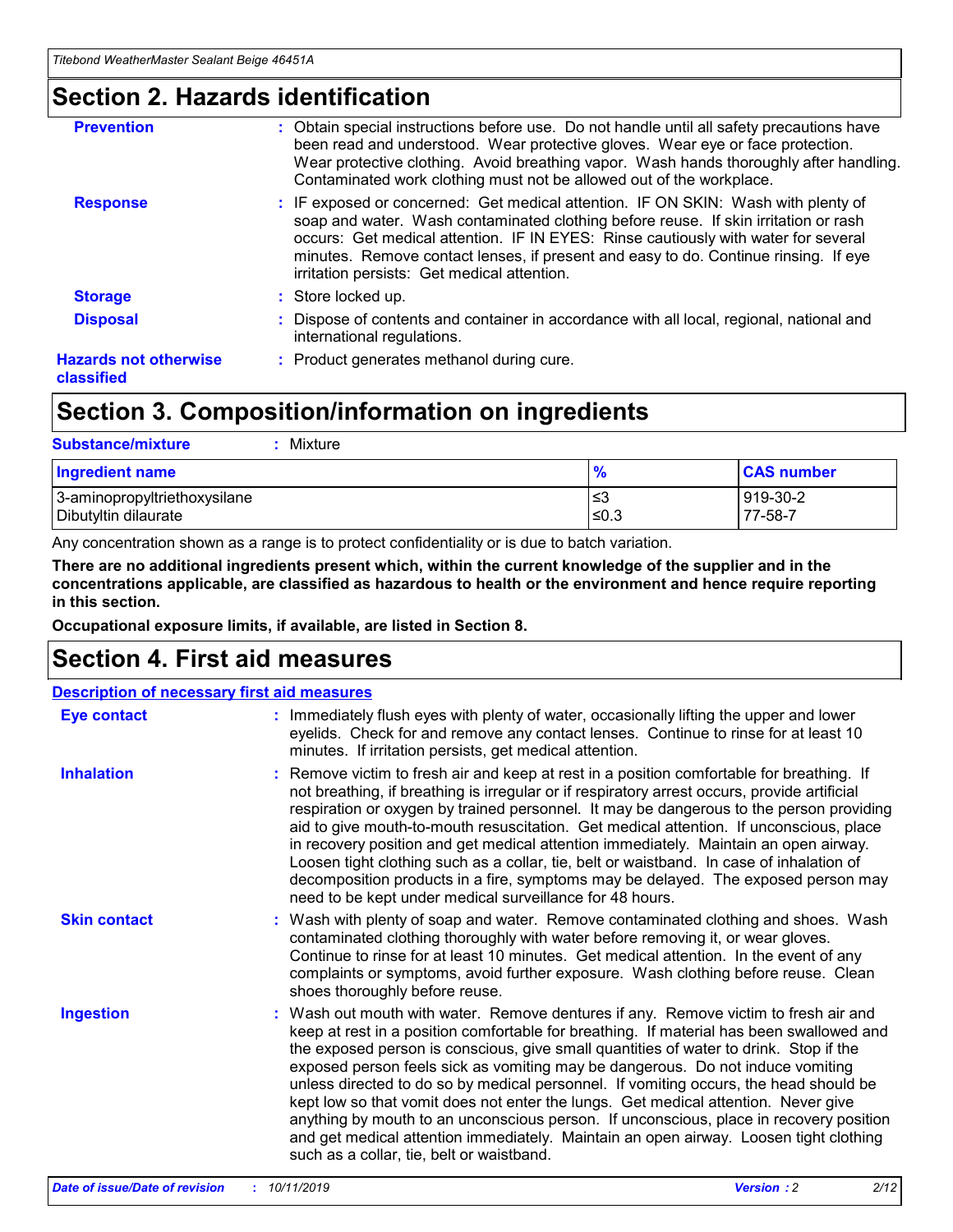## **Section 4. First aid measures**

| Most important symptoms/effects, acute and delayed |                                       |                                                                                                                                                                                                                                                                                                                                                                                                                 |  |  |  |
|----------------------------------------------------|---------------------------------------|-----------------------------------------------------------------------------------------------------------------------------------------------------------------------------------------------------------------------------------------------------------------------------------------------------------------------------------------------------------------------------------------------------------------|--|--|--|
|                                                    | <b>Potential acute health effects</b> |                                                                                                                                                                                                                                                                                                                                                                                                                 |  |  |  |
| <b>Eye contact</b>                                 |                                       | : May cause eye irritation.                                                                                                                                                                                                                                                                                                                                                                                     |  |  |  |
| <b>Inhalation</b>                                  |                                       | : No known significant effects or critical hazards.                                                                                                                                                                                                                                                                                                                                                             |  |  |  |
| <b>Skin contact</b>                                |                                       | : May cause skin irritation.                                                                                                                                                                                                                                                                                                                                                                                    |  |  |  |
| <b>Ingestion</b>                                   |                                       | : No known significant effects or critical hazards.                                                                                                                                                                                                                                                                                                                                                             |  |  |  |
| <b>Over-exposure signs/symptoms</b>                |                                       |                                                                                                                                                                                                                                                                                                                                                                                                                 |  |  |  |
| <b>Eye contact</b>                                 |                                       | : Adverse symptoms may include the following:<br>irritation<br>watering<br>redness                                                                                                                                                                                                                                                                                                                              |  |  |  |
| <b>Inhalation</b>                                  |                                       | : Adverse symptoms may include the following:<br>reduced fetal weight<br>increase in fetal deaths<br>skeletal malformations                                                                                                                                                                                                                                                                                     |  |  |  |
| <b>Skin contact</b>                                |                                       | : Adverse symptoms may include the following:<br>irritation<br>redness<br>reduced fetal weight<br>increase in fetal deaths<br>skeletal malformations                                                                                                                                                                                                                                                            |  |  |  |
| <b>Ingestion</b>                                   |                                       | : Adverse symptoms may include the following:<br>reduced fetal weight<br>increase in fetal deaths<br>skeletal malformations                                                                                                                                                                                                                                                                                     |  |  |  |
|                                                    |                                       | <b>Indication of immediate medical attention and special treatment needed, if necessary</b>                                                                                                                                                                                                                                                                                                                     |  |  |  |
| <b>Notes to physician</b>                          |                                       | : In case of inhalation of decomposition products in a fire, symptoms may be delayed.<br>The exposed person may need to be kept under medical surveillance for 48 hours.                                                                                                                                                                                                                                        |  |  |  |
| <b>Specific treatments</b>                         |                                       | : No specific treatment.                                                                                                                                                                                                                                                                                                                                                                                        |  |  |  |
| <b>Protection of first-aiders</b>                  |                                       | : No action shall be taken involving any personal risk or without suitable training. If it is<br>suspected that fumes are still present, the rescuer should wear an appropriate mask or<br>self-contained breathing apparatus. It may be dangerous to the person providing aid to<br>give mouth-to-mouth resuscitation. Wash contaminated clothing thoroughly with water<br>before removing it, or wear gloves. |  |  |  |

**See toxicological information (Section 11)**

### **Section 5. Fire-fighting measures**

| <b>Extinguishing media</b>                             |                                                                                                                                                                                                     |
|--------------------------------------------------------|-----------------------------------------------------------------------------------------------------------------------------------------------------------------------------------------------------|
| <b>Suitable extinguishing</b><br>media                 | : Use an extinguishing agent suitable for the surrounding fire.                                                                                                                                     |
| <b>Unsuitable extinguishing</b><br>media               | : None known.                                                                                                                                                                                       |
| <b>Specific hazards arising</b><br>from the chemical   | : In a fire or if heated, a pressure increase will occur and the container may burst.                                                                                                               |
| <b>Hazardous thermal</b><br>decomposition products     | : Decomposition products may include the following materials:<br>carbon dioxide<br>carbon monoxide<br>nitrogen oxides<br>metal oxide/oxides                                                         |
| <b>Special protective actions</b><br>for fire-fighters | : Promptly isolate the scene by removing all persons from the vicinity of the incident if<br>there is a fire. No action shall be taken involving any personal risk or without suitable<br>training. |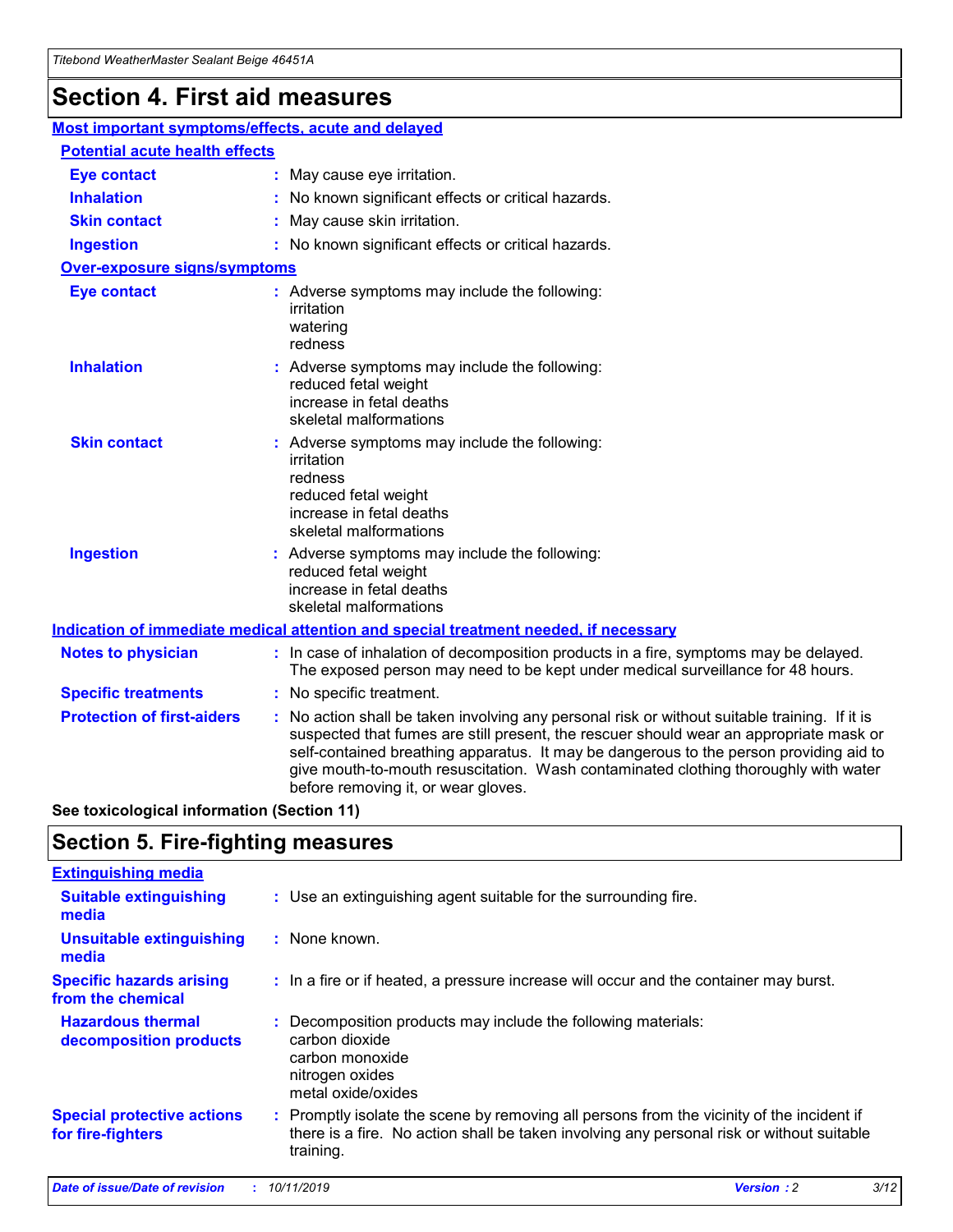### **Section 5. Fire-fighting measures**

**Special protective equipment for fire-fighters** Fire-fighters should wear appropriate protective equipment and self-contained breathing **:** apparatus (SCBA) with a full face-piece operated in positive pressure mode.

### **Section 6. Accidental release measures**

#### **Personal precautions, protective equipment and emergency procedures**

| For non-emergency<br>personnel                               | : No action shall be taken involving any personal risk or without suitable training.<br>Evacuate surrounding areas. Keep unnecessary and unprotected personnel from<br>entering. Do not touch or walk through spilled material. Avoid breathing vapor or mist.<br>Provide adequate ventilation. Wear appropriate respirator when ventilation is<br>inadequate. Put on appropriate personal protective equipment.                                                                                                                                                                                                                                                                                             |
|--------------------------------------------------------------|--------------------------------------------------------------------------------------------------------------------------------------------------------------------------------------------------------------------------------------------------------------------------------------------------------------------------------------------------------------------------------------------------------------------------------------------------------------------------------------------------------------------------------------------------------------------------------------------------------------------------------------------------------------------------------------------------------------|
| For emergency responders                                     | : If specialized clothing is required to deal with the spillage, take note of any information in<br>Section 8 on suitable and unsuitable materials. See also the information in "For non-<br>emergency personnel".                                                                                                                                                                                                                                                                                                                                                                                                                                                                                           |
| <b>Environmental precautions</b>                             | : Avoid dispersal of spilled material and runoff and contact with soil, waterways, drains<br>and sewers. Inform the relevant authorities if the product has caused environmental<br>pollution (sewers, waterways, soil or air).                                                                                                                                                                                                                                                                                                                                                                                                                                                                              |
| <b>Methods and materials for containment and cleaning up</b> |                                                                                                                                                                                                                                                                                                                                                                                                                                                                                                                                                                                                                                                                                                              |
| <b>Small spill</b>                                           | : Stop leak if without risk. Move containers from spill area. Dilute with water and mop up<br>if water-soluble. Alternatively, or if water-insoluble, absorb with an inert dry material and<br>place in an appropriate waste disposal container. Dispose of via a licensed waste<br>disposal contractor.                                                                                                                                                                                                                                                                                                                                                                                                     |
| <b>Large spill</b>                                           | : Stop leak if without risk. Move containers from spill area. Approach release from<br>upwind. Prevent entry into sewers, water courses, basements or confined areas. Wash<br>spillages into an effluent treatment plant or proceed as follows. Contain and collect<br>spillage with non-combustible, absorbent material e.g. sand, earth, vermiculite or<br>diatomaceous earth and place in container for disposal according to local regulations<br>(see Section 13). Dispose of via a licensed waste disposal contractor. Contaminated<br>absorbent material may pose the same hazard as the spilled product. Note: see<br>Section 1 for emergency contact information and Section 13 for waste disposal. |

### **Section 7. Handling and storage**

| <b>Precautions for safe handling</b>                                             |                                                                                                                                                                                                                                                                                                                                                                                                                                                                                                                                                                                                                                                                                                                                                                                                                                                  |
|----------------------------------------------------------------------------------|--------------------------------------------------------------------------------------------------------------------------------------------------------------------------------------------------------------------------------------------------------------------------------------------------------------------------------------------------------------------------------------------------------------------------------------------------------------------------------------------------------------------------------------------------------------------------------------------------------------------------------------------------------------------------------------------------------------------------------------------------------------------------------------------------------------------------------------------------|
| <b>Protective measures</b>                                                       | : Put on appropriate personal protective equipment (see Section 8). Persons with a<br>history of skin sensitization problems should not be employed in any process in which<br>this product is used. Avoid exposure - obtain special instructions before use. Avoid<br>exposure during pregnancy. Do not handle until all safety precautions have been read<br>and understood. Do not get in eyes or on skin or clothing. Do not ingest. Avoid<br>breathing vapor or mist. If during normal use the material presents a respiratory hazard,<br>use only with adequate ventilation or wear appropriate respirator. Keep in the original<br>container or an approved alternative made from a compatible material, kept tightly<br>closed when not in use. Empty containers retain product residue and can be hazardous.<br>Do not reuse container. |
| <b>Advice on general</b><br>occupational hygiene                                 | : Eating, drinking and smoking should be prohibited in areas where this material is<br>handled, stored and processed. Workers should wash hands and face before eating,<br>drinking and smoking. Remove contaminated clothing and protective equipment before<br>entering eating areas. See also Section 8 for additional information on hygiene<br>measures.                                                                                                                                                                                                                                                                                                                                                                                                                                                                                    |
| <b>Conditions for safe storage,</b><br>including any<br><b>incompatibilities</b> | Store between the following temperatures: 0 to $120^{\circ}$ C (32 to $248^{\circ}$ F). Store in<br>accordance with local regulations. Store in original container protected from direct<br>sunlight in a dry, cool and well-ventilated area, away from incompatible materials (see<br>Section 10) and food and drink. Store locked up. Keep container tightly closed and<br>sealed until ready for use. Containers that have been opened must be carefully<br>resealed and kept upright to prevent leakage. Do not store in unlabeled containers.<br>Use appropriate containment to avoid environmental contamination. See Section 10 for<br>incompatible materials before handling or use.                                                                                                                                                     |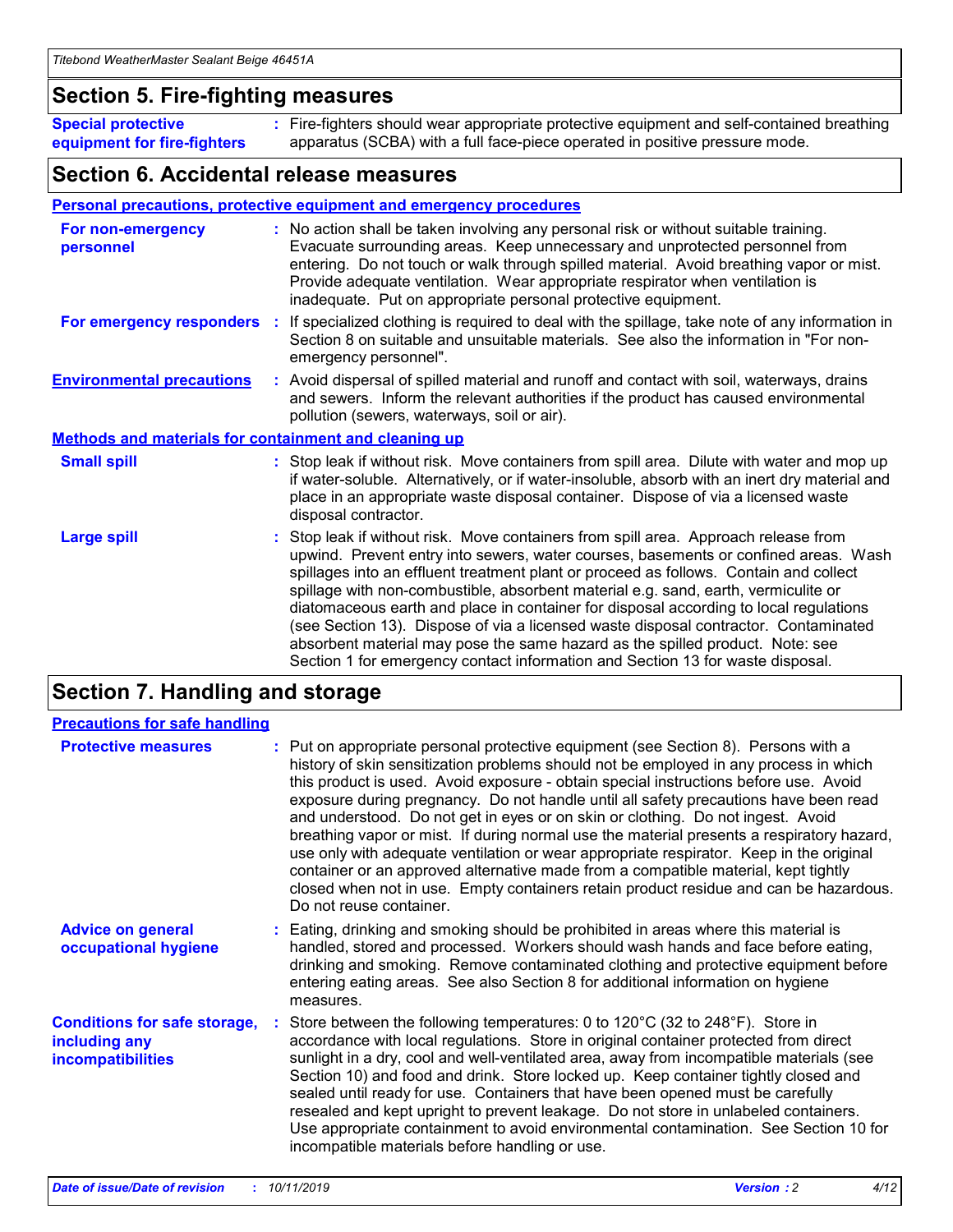## **Section 8. Exposure controls/personal protection**

#### **Control parameters**

#### **Occupational exposure limits**

| <b>Ingredient name</b>                               |    |                        | <b>Exposure limits</b>                                                                                                                                                                                                                                                                                                                                                                                                                                                                                                                                                                                                 |
|------------------------------------------------------|----|------------------------|------------------------------------------------------------------------------------------------------------------------------------------------------------------------------------------------------------------------------------------------------------------------------------------------------------------------------------------------------------------------------------------------------------------------------------------------------------------------------------------------------------------------------------------------------------------------------------------------------------------------|
| 3-aminopropyltriethoxysilane<br>Dibutyltin dilaurate |    |                        | None.<br>ACGIH TLV (United States, 3/2019). Absorbed through skin.<br>Notes: as Sn<br>TWA: $0.1 \text{ mg/m}^3$ , (as Sn) 8 hours.<br>STEL: 0.2 mg/m <sup>3</sup> , (as Sn) 15 minutes.<br>NIOSH REL (United States, 10/2016). Absorbed through skin.<br>Notes: as Sn<br>TWA: 0.1 mg/m <sup>3</sup> , (as Sn) 10 hours.<br>OSHA PEL (United States, 5/2018). Notes: as Sn<br>TWA: 0.1 mg/m <sup>3</sup> , (as Sn) 8 hours.<br>OSHA PEL 1989 (United States, 3/1989). Absorbed through skin.<br>Notes: measured as Sn<br>TWA: 0.1 mg/m <sup>3</sup> , (measured as Sn) 8 hours. Form: Organic                           |
| <b>Appropriate engineering</b><br>controls           |    |                        | : If user operations generate dust, fumes, gas, vapor or mist, use process enclosures,<br>local exhaust ventilation or other engineering controls to keep worker exposure to<br>airborne contaminants below any recommended or statutory limits.                                                                                                                                                                                                                                                                                                                                                                       |
| <b>Environmental exposure</b><br>controls            |    |                        | Emissions from ventilation or work process equipment should be checked to ensure<br>they comply with the requirements of environmental protection legislation. In some<br>cases, fume scrubbers, filters or engineering modifications to the process equipment<br>will be necessary to reduce emissions to acceptable levels.                                                                                                                                                                                                                                                                                          |
| <b>Individual protection measures</b>                |    |                        |                                                                                                                                                                                                                                                                                                                                                                                                                                                                                                                                                                                                                        |
| <b>Hygiene measures</b>                              |    |                        | : Wash hands, forearms and face thoroughly after handling chemical products, before<br>eating, smoking and using the lavatory and at the end of the working period.<br>Appropriate techniques should be used to remove potentially contaminated clothing.<br>Contaminated work clothing should not be allowed out of the workplace. Wash<br>contaminated clothing before reusing. Ensure that eyewash stations and safety<br>showers are close to the workstation location.                                                                                                                                            |
| <b>Eye/face protection</b>                           |    |                        | Safety eyewear complying with an approved standard should be used when a risk<br>assessment indicates this is necessary to avoid exposure to liquid splashes, mists,<br>gases or dusts. If contact is possible, the following protection should be worn, unless<br>the assessment indicates a higher degree of protection: chemical splash goggles.                                                                                                                                                                                                                                                                    |
| <b>Skin protection</b>                               |    |                        |                                                                                                                                                                                                                                                                                                                                                                                                                                                                                                                                                                                                                        |
| <b>Hand protection</b>                               |    |                        | : Chemical-resistant, impervious gloves complying with an approved standard should be<br>worn at all times when handling chemical products if a risk assessment indicates this is<br>necessary. Considering the parameters specified by the glove manufacturer, check<br>during use that the gloves are still retaining their protective properties. It should be<br>noted that the time to breakthrough for any glove material may be different for different<br>glove manufacturers. In the case of mixtures, consisting of several substances, the<br>protection time of the gloves cannot be accurately estimated. |
| <b>Body protection</b>                               |    | handling this product. | Personal protective equipment for the body should be selected based on the task being<br>performed and the risks involved and should be approved by a specialist before                                                                                                                                                                                                                                                                                                                                                                                                                                                |
| <b>Other skin protection</b>                         |    |                        | : Appropriate footwear and any additional skin protection measures should be selected<br>based on the task being performed and the risks involved and should be approved by a<br>specialist before handling this product.                                                                                                                                                                                                                                                                                                                                                                                              |
| <b>Respiratory protection</b>                        | ÷. | aspects of use.        | Based on the hazard and potential for exposure, select a respirator that meets the<br>appropriate standard or certification. Respirators must be used according to a<br>respiratory protection program to ensure proper fitting, training, and other important                                                                                                                                                                                                                                                                                                                                                         |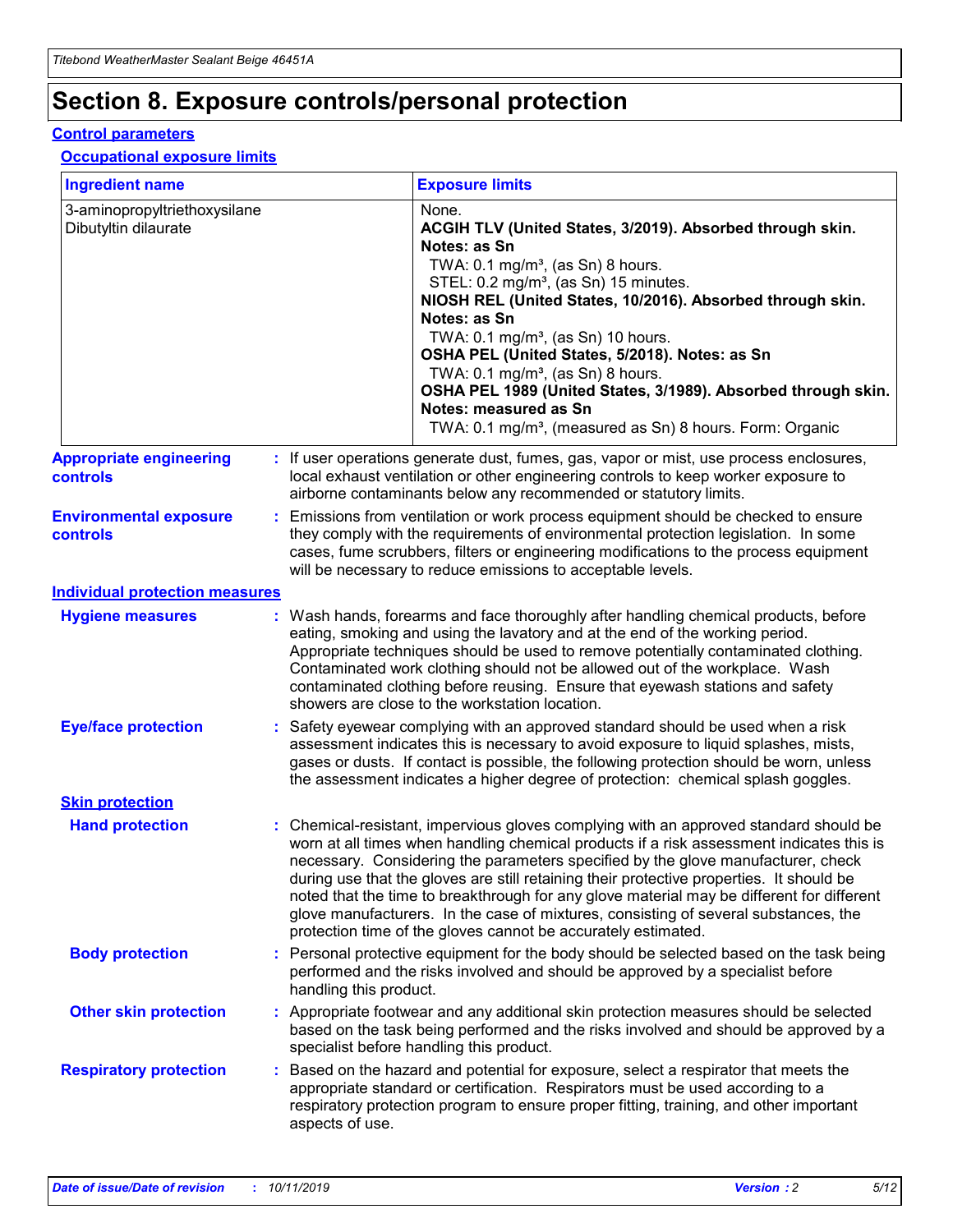### **Section 9. Physical and chemical properties**

#### **Appearance**

| <b>Physical state</b>                             | : Liquid. [Paste.]                                                |
|---------------------------------------------------|-------------------------------------------------------------------|
| Color                                             | Beige.                                                            |
| Odor                                              | None [Slight]                                                     |
| <b>Odor threshold</b>                             | : Not available.                                                  |
| рH                                                | : Not applicable.                                                 |
| <b>Melting point</b>                              | : Not available.                                                  |
| <b>Boiling point</b>                              | : $>100^{\circ}$ C ( $>212^{\circ}$ F)                            |
| <b>Flash point</b>                                | : Closed cup: $>200^{\circ}$ C ( $>392^{\circ}$ F) [Setaflash.]   |
| <b>Evaporation rate</b>                           | $:$ <1 (butyl acetate = 1)                                        |
| <b>Flammability (solid, gas)</b>                  | : Not available.                                                  |
| Lower and upper explosive<br>(flammable) limits   | : Not available.                                                  |
| <b>VOC (less water, less</b><br>exempt solvents)  | $: 0$ g/l                                                         |
| <b>Volatility</b>                                 | $: 0\%$ (w/w)                                                     |
| <b>Vapor density</b>                              | : Not available.                                                  |
| <b>Relative density</b>                           | : 1.4329                                                          |
| <b>Solubility</b>                                 | : Insoluble in the following materials: cold water and hot water. |
| <b>Solubility in water</b>                        | : Not available.                                                  |
| <b>Partition coefficient: n-</b><br>octanol/water | : Not available.                                                  |
| <b>Auto-ignition temperature</b>                  | : Not available.                                                  |
| <b>Decomposition temperature</b>                  | : Not available.                                                  |
| <b>Viscosity</b>                                  | : Not available.                                                  |

### **Section 10. Stability and reactivity**

| <b>Reactivity</b>                            |    | : No specific test data related to reactivity available for this product or its ingredients.            |
|----------------------------------------------|----|---------------------------------------------------------------------------------------------------------|
| <b>Chemical stability</b>                    |    | : The product is stable.                                                                                |
| <b>Possibility of hazardous</b><br>reactions |    | : Under normal conditions of storage and use, hazardous reactions will not occur.                       |
| <b>Conditions to avoid</b>                   |    | : No specific data.                                                                                     |
| <b>Incompatible materials</b>                | ٠. | No specific data.                                                                                       |
| <b>Hazardous decomposition</b><br>products   | ÷. | Under normal conditions of storage and use, hazardous decomposition products should<br>not be produced. |

### **Section 11. Toxicological information**

### **Information on toxicological effects**

#### **Acute toxicity**

| <b>Product/ingredient name</b> | <b>Result</b> | <b>Species</b> | <b>Dose</b>         | <b>Exposure</b> |
|--------------------------------|---------------|----------------|---------------------|-----------------|
| 3-aminopropyltriethoxysilane   | LD50 Dermal   | Rabbit         | $4.29$ g/kg         |                 |
|                                | ILD50 Oral    | Rat            | 1.57 g/kg           |                 |
| Dibutyltin dilaurate           | LD50 Oral     | Rat            | $175 \text{ mg/kg}$ |                 |

**Irritation/Corrosion**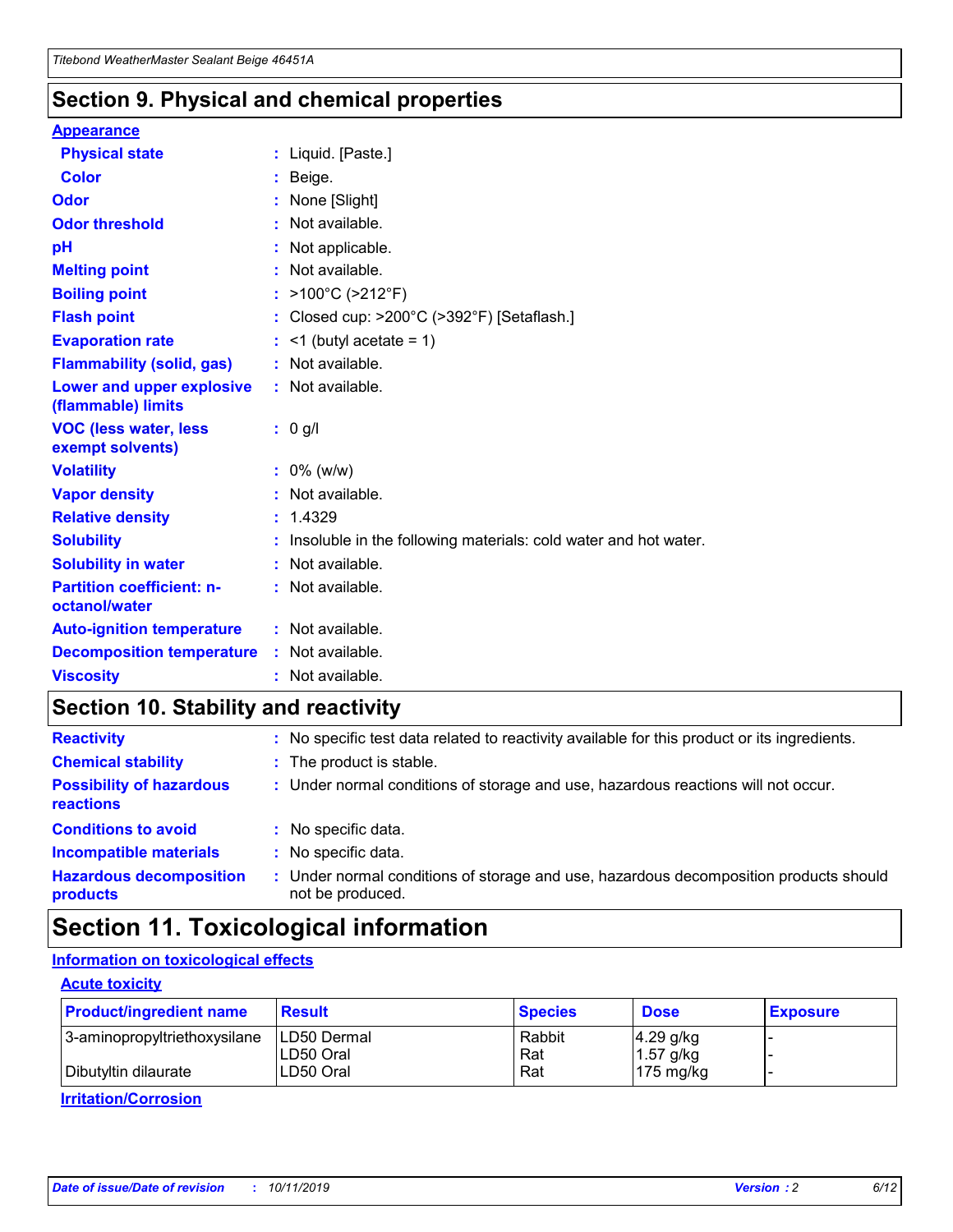## **Section 11. Toxicological information**

| <b>Product/ingredient name</b> | <b>Result</b>            | <b>Species</b> | <b>Score</b> | <b>Exposure</b>           | <b>Observation</b> |
|--------------------------------|--------------------------|----------------|--------------|---------------------------|--------------------|
| 3-aminopropyltriethoxysilane   | Eyes - Mild irritant     | Rabbit         |              | $100$ mg                  |                    |
|                                | Eyes - Severe irritant   | Rabbit         |              | 24 hours 750              |                    |
|                                |                          |                |              | ug                        |                    |
|                                | Skin - Severe irritant   | Rabbit         |              | 24 hours 5                | -                  |
| Dibutyltin dilaurate           | Eyes - Moderate irritant | Rabbit         |              | mq<br><b>24 hours 100</b> |                    |
|                                |                          |                |              | mg                        |                    |
|                                | Skin - Severe irritant   | Rabbit         |              | 500 mg                    |                    |

### **Sensitization**

Not available.

#### **Mutagenicity**

Not available.

#### **Carcinogenicity**

Not available.

#### **Reproductive toxicity**

Not available.

#### **Teratogenicity**

Not available.

#### **Specific target organ toxicity (single exposure)**

Not available.

#### **Specific target organ toxicity (repeated exposure)**

| <b>Name</b>                                                                         |                                                                            | <b>Category</b>                                     | <b>Route of</b><br>exposure | <b>Target organs</b> |
|-------------------------------------------------------------------------------------|----------------------------------------------------------------------------|-----------------------------------------------------|-----------------------------|----------------------|
| Dibutyltin dilaurate                                                                |                                                                            | Category 1                                          |                             | respiratory system   |
| <b>Aspiration hazard</b><br>Not available.                                          |                                                                            |                                                     |                             |                      |
| <b>Information on the likely</b><br>routes of exposure                              | : Not available.                                                           |                                                     |                             |                      |
| <b>Potential acute health effects</b>                                               |                                                                            |                                                     |                             |                      |
| <b>Eye contact</b>                                                                  | : May cause eye irritation.                                                |                                                     |                             |                      |
| <b>Inhalation</b>                                                                   |                                                                            | : No known significant effects or critical hazards. |                             |                      |
| <b>Skin contact</b>                                                                 | : May cause skin irritation.                                               |                                                     |                             |                      |
| <b>Ingestion</b>                                                                    |                                                                            | : No known significant effects or critical hazards. |                             |                      |
| <b>Symptoms related to the physical, chemical and toxicological characteristics</b> |                                                                            |                                                     |                             |                      |
| <b>Eye contact</b>                                                                  | irritation<br>watering<br>redness                                          | : Adverse symptoms may include the following:       |                             |                      |
| <b>Inhalation</b>                                                                   | reduced fetal weight<br>increase in fetal deaths<br>skeletal malformations | : Adverse symptoms may include the following:       |                             |                      |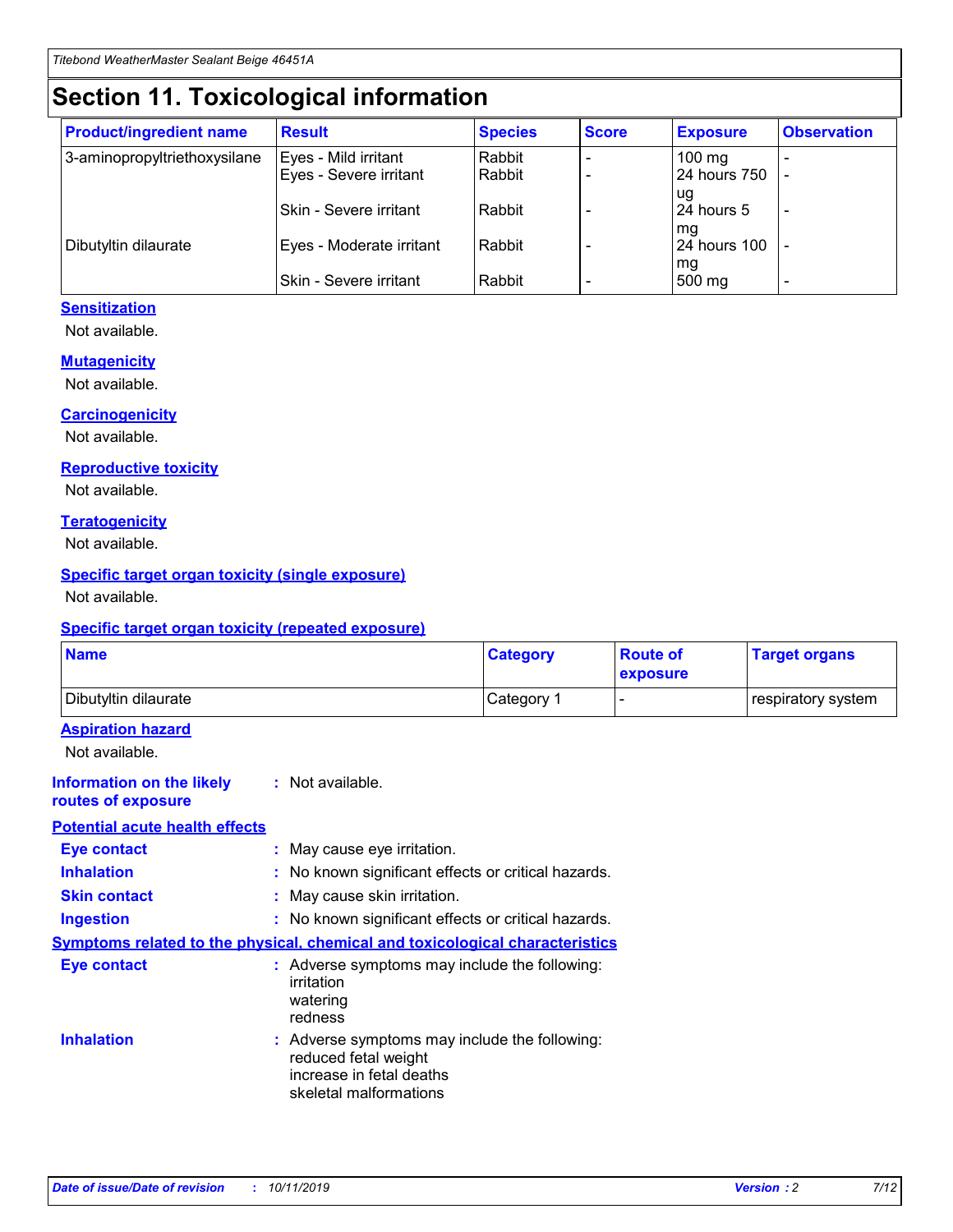## **Section 11. Toxicological information**

| <b>Skin contact</b>                     | : Adverse symptoms may include the following:                                                            |
|-----------------------------------------|----------------------------------------------------------------------------------------------------------|
|                                         | irritation                                                                                               |
|                                         | redness                                                                                                  |
|                                         | reduced fetal weight                                                                                     |
|                                         | increase in fetal deaths                                                                                 |
|                                         | skeletal malformations                                                                                   |
| <b>Ingestion</b>                        | : Adverse symptoms may include the following:                                                            |
|                                         | reduced fetal weight                                                                                     |
|                                         | increase in fetal deaths                                                                                 |
|                                         | skeletal malformations                                                                                   |
|                                         | Delayed and immediate effects and also chronic effects from short and long term exposure                 |
| <b>Short term exposure</b>              |                                                                                                          |
| <b>Potential immediate</b>              | : Not available.                                                                                         |
| effects                                 |                                                                                                          |
| <b>Potential delayed effects</b>        | : Not available.                                                                                         |
| Long term exposure                      |                                                                                                          |
| <b>Potential immediate</b>              | : Not available.                                                                                         |
| effects                                 |                                                                                                          |
| <b>Potential delayed effects</b>        | : Not available.                                                                                         |
| <b>Potential chronic health effects</b> |                                                                                                          |
| Not available.                          |                                                                                                          |
| <b>General</b>                          | : Once sensitized, a severe allergic reaction may occur when subsequently exposed to<br>very low levels. |
| <b>Carcinogenicity</b>                  | : No known significant effects or critical hazards.                                                      |
| <b>Mutagenicity</b>                     | : No known significant effects or critical hazards.                                                      |
| <b>Teratogenicity</b>                   | May damage the unborn child.                                                                             |
| <b>Developmental effects</b>            | : No known significant effects or critical hazards.                                                      |
| <b>Fertility effects</b>                | May damage fertility.                                                                                    |
| <b>Numerical measures of toxicity</b>   |                                                                                                          |
| <b>Acute toxicity estimates</b>         |                                                                                                          |
| الملحلة والمستحقق فالمرابط              |                                                                                                          |

Not available.

## **Section 12. Ecological information**

#### **Toxicity**

| <b>Product/ingredient name</b> | <b>Result</b>                     | <b>Species</b>                       | <b>Exposure</b> |
|--------------------------------|-----------------------------------|--------------------------------------|-----------------|
| Dibutyltin dilaurate           | Chronic EC10 > 2 mg/l Fresh water | Algae - Scenedesmus<br>I subspicatus | l 96 hours i    |

### **Persistence and degradability**

| <b>Product/ingredient name</b> | <b>Test</b>                                                                    | <b>Result</b>  |                   | <b>Dose</b> | <b>Inoculum</b>         |
|--------------------------------|--------------------------------------------------------------------------------|----------------|-------------------|-------------|-------------------------|
| Dibutyltin dilaurate           | OECD 301F<br>Ready<br>Biodegradability -<br>Manometric<br>Respirometry<br>Test | 23 % - 28 days |                   |             |                         |
| <b>Product/ingredient name</b> | <b>Aquatic half-life</b>                                                       |                | <b>Photolysis</b> |             | <b>Biodegradability</b> |
| Dibutyltin dilaurate           |                                                                                |                |                   |             | Inherent                |

### **Bioaccumulative potential**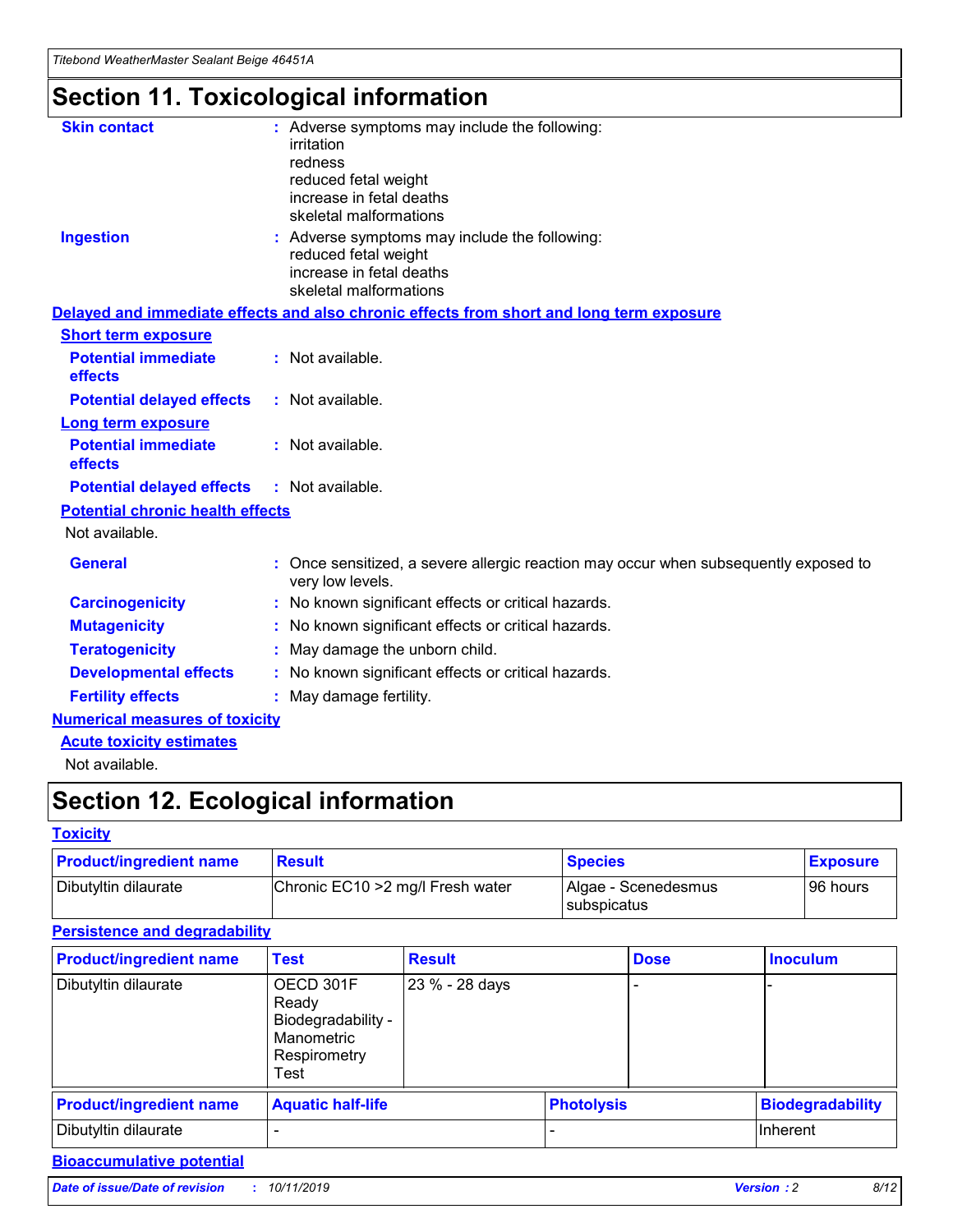## **Section 12. Ecological information**

| <b>Product/ingredient name</b> | $LoaPow$ | <b>BCF</b> | <b>Potential</b> |
|--------------------------------|----------|------------|------------------|
| 3-aminopropyltriethoxysilane   | 1.7      | 3.4        | low              |
| Dibutyltin dilaurate           | 4.44     | 2.91       | low              |

#### **Mobility in soil**

| <i></i>                                                       |                                                     |
|---------------------------------------------------------------|-----------------------------------------------------|
| <b>Soil/water partition</b><br>coefficient (K <sub>oc</sub> ) | : Not available.                                    |
| <b>Other adverse effects</b>                                  | : No known significant effects or critical hazards. |

### **Section 13. Disposal considerations**

**Disposal methods :**

The generation of waste should be avoided or minimized wherever possible. Disposal of this product, solutions and any by-products should at all times comply with the requirements of environmental protection and waste disposal legislation and any regional local authority requirements. Dispose of surplus and non-recyclable products via a licensed waste disposal contractor. Waste should not be disposed of untreated to the sewer unless fully compliant with the requirements of all authorities with jurisdiction. Waste packaging should be recycled. Incineration or landfill should only be considered when recycling is not feasible. This material and its container must be disposed of in a safe way. Care should be taken when handling emptied containers that have not been cleaned or rinsed out. Empty containers or liners may retain some product residues. Avoid dispersal of spilled material and runoff and contact with soil, waterways, drains and sewers.

## **Section 14. Transport information**

|                                      | <b>DOT</b><br><b>Classification</b> | <b>TDG</b><br><b>Classification</b> | <b>Mexico</b><br><b>Classification</b> | <b>ADR/RID</b>               | <b>IMDG</b>    | <b>IATA</b>              |
|--------------------------------------|-------------------------------------|-------------------------------------|----------------------------------------|------------------------------|----------------|--------------------------|
| <b>UN number</b>                     | Not regulated.                      | Not regulated.                      | Not regulated.                         | Not regulated.               | Not regulated. | Not regulated.           |
| <b>UN proper</b><br>shipping name    |                                     |                                     |                                        |                              |                |                          |
| <b>Transport</b><br>hazard class(es) | $\blacksquare$                      | $\overline{\phantom{0}}$            | $\overline{\phantom{a}}$               | $\qquad \qquad \blacksquare$ | $\blacksquare$ | $\overline{\phantom{0}}$ |
| <b>Packing group</b>                 | $\overline{\phantom{a}}$            | -                                   |                                        | -                            |                | -                        |
| <b>Environmental</b><br>hazards      | No.                                 | No.                                 | No.                                    | No.                          | No.            | No.                      |

## **Section 15. Regulatory information**

#### **U.S. Federal regulations**

#### **SARA 302/304**

#### **Composition/information on ingredients**

No products were found.

**SARA 304 RQ :** Not applicable.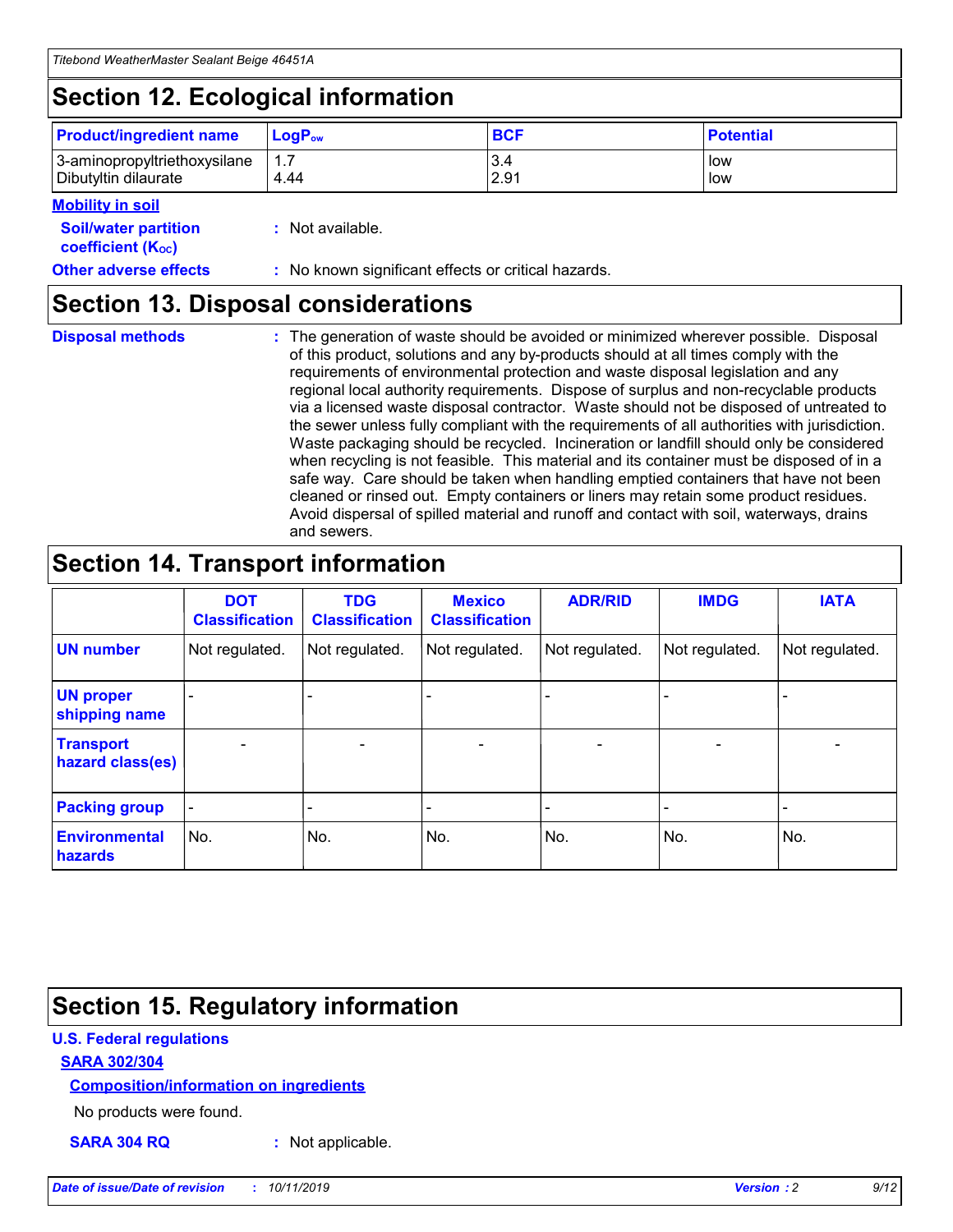## **Section 15. Regulatory information**

#### **SARA 311/312**

**Classification :** EYE IRRITATION - Category 2B SKIN SENSITIZATION - Category 1 TOXIC TO REPRODUCTION (Fertility) - Category 1B TOXIC TO REPRODUCTION (Unborn child) - Category 1B

#### **Composition/information on ingredients**

| <b>Name</b>                  | $\frac{9}{6}$ | <b>Classification</b>                                                                                            |
|------------------------------|---------------|------------------------------------------------------------------------------------------------------------------|
| 3-aminopropyltriethoxysilane | $\leq$ 3      | <b>FLAMMABLE LIQUIDS - Category 4</b><br><b>ACUTE TOXICITY (oral) - Category 4</b>                               |
|                              |               | SKIN IRRITATION - Category 2<br>EYE IRRITATION - Category 2A                                                     |
| Dibutyltin dilaurate         | ≤0.3          | ACUTE TOXICITY (oral) - Category 3<br>SKIN CORROSION - Category 1C                                               |
|                              |               | SERIOUS EYE DAMAGE - Category 1<br>SKIN SENSITIZATION - Category 1<br><b>GERM CELL MUTAGENICITY - Category 2</b> |
|                              |               | TOXIC TO REPRODUCTION (Fertility) - Category 1B<br>TOXIC TO REPRODUCTION (Unborn child) - Category 1B            |
|                              |               | SPECIFIC TARGET ORGAN TOXICITY (REPEATED<br>EXPOSURE) (respiratory system) - Category 1                          |

#### **State regulations**

| <b>Massachusetts</b> | : None of the components are listed. |
|----------------------|--------------------------------------|
| <b>New York</b>      | : None of the components are listed. |
| <b>New Jersey</b>    | : None of the components are listed. |
| <b>Pennsylvania</b>  | : None of the components are listed. |

#### **California Prop. 65**

**A** WARNING: This product can expose you to methanol, which is known to the State of California to cause birth defects or other reproductive harm. For more information go to www.P65Warnings.ca.gov.

| <b>Ingredient name</b> | No significant risk Maximum<br>level | acceptable dosage<br>level |
|------------------------|--------------------------------------|----------------------------|
| methanol               |                                      | Yes.                       |

#### **International regulations**

**Chemical Weapon Convention List Schedules I, II & III Chemicals** Not listed.

#### **Montreal Protocol**

Not listed.

#### **Stockholm Convention on Persistent Organic Pollutants**

Not listed.

### **UNECE Aarhus Protocol on POPs and Heavy Metals**

Not listed.

#### **Inventory list**

### **China :** All components are listed or exempted.

#### **United States TSCA 8(b) inventory :** All components are active or exempted.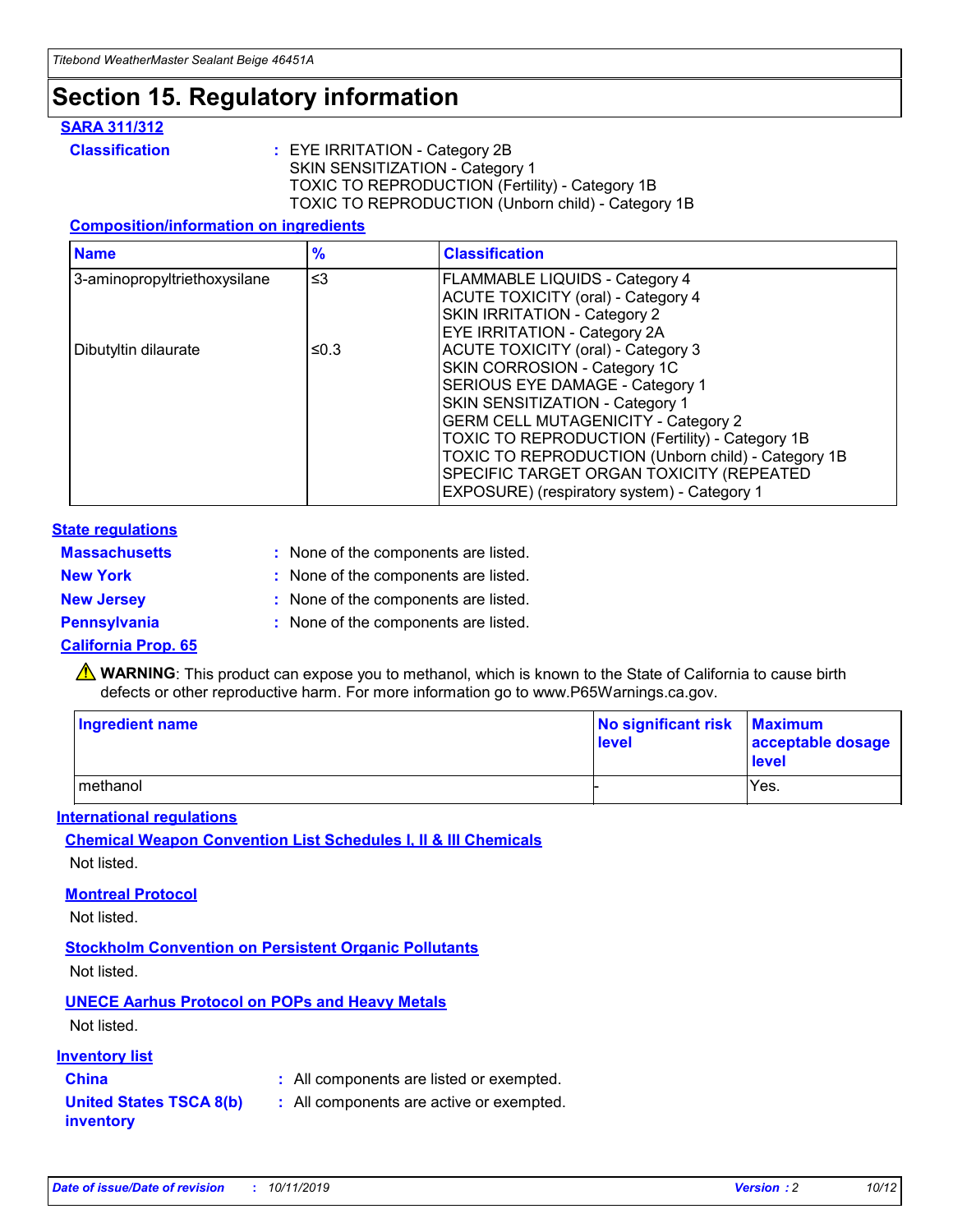## **Section 16. Other information**

**Hazardous Material Information System (U.S.A.)**



**Caution: HMIS® ratings are based on a 0-4 rating scale, with 0 representing minimal hazards or risks, and 4 representing significant hazards or risks. Although HMIS® ratings and the associated label are not required on SDSs or products leaving a facility under 29 CFR 1910.1200, the preparer may choose to provide them. HMIS® ratings are to be used with a fully implemented HMIS® program. HMIS® is a registered trademark and service mark of the American Coatings Association, Inc.**

**The customer is responsible for determining the PPE code for this material. For more information on HMIS® Personal Protective Equipment (PPE) codes, consult the HMIS® Implementation Manual.**

#### **National Fire Protection Association (U.S.A.)**



**Reprinted with permission from NFPA 704-2001, Identification of the Hazards of Materials for Emergency Response Copyright ©1997, National Fire Protection Association, Quincy, MA 02269. This reprinted material is not the complete and official position of the National Fire Protection Association, on the referenced subject which is represented only by the standard in its entirety.**

**Copyright ©2001, National Fire Protection Association, Quincy, MA 02269. This warning system is intended to be interpreted and applied only by properly trained individuals to identify fire, health and reactivity hazards of chemicals. The user is referred to certain limited number of chemicals with recommended classifications in NFPA 49 and NFPA 325, which would be used as a guideline only. Whether the chemicals are classified by NFPA or not, anyone using the 704 systems to classify chemicals does so at their own risk.**

**Procedure used to derive the classification**

| <b>Classification</b>                                                                                                                                                    |                                                                                                                                                  | <b>Justification</b>                                                                                                                                                                                                                                                                                                                                                                                                 |  |
|--------------------------------------------------------------------------------------------------------------------------------------------------------------------------|--------------------------------------------------------------------------------------------------------------------------------------------------|----------------------------------------------------------------------------------------------------------------------------------------------------------------------------------------------------------------------------------------------------------------------------------------------------------------------------------------------------------------------------------------------------------------------|--|
| EYE IRRITATION - Category 2B<br>SKIN SENSITIZATION - Category 1<br>TOXIC TO REPRODUCTION (Fertility) - Category 1B<br>TOXIC TO REPRODUCTION (Unborn child) - Category 1B |                                                                                                                                                  | Expert judgment<br>Expert judgment<br>Expert judgment<br>Expert judgment                                                                                                                                                                                                                                                                                                                                             |  |
| <b>History</b>                                                                                                                                                           |                                                                                                                                                  |                                                                                                                                                                                                                                                                                                                                                                                                                      |  |
| Date of printing                                                                                                                                                         | : 4/22/2022                                                                                                                                      |                                                                                                                                                                                                                                                                                                                                                                                                                      |  |
| Date of issue/Date of<br>revision                                                                                                                                        | : 10/11/2019                                                                                                                                     |                                                                                                                                                                                                                                                                                                                                                                                                                      |  |
| Date of previous issue                                                                                                                                                   | : 10/16/2020                                                                                                                                     |                                                                                                                                                                                                                                                                                                                                                                                                                      |  |
| <b>Version</b>                                                                                                                                                           | $\therefore$ 2                                                                                                                                   |                                                                                                                                                                                                                                                                                                                                                                                                                      |  |
| <b>Key to abbreviations</b>                                                                                                                                              | $\therefore$ ATE = Acute Toxicity Estimate<br><b>BCF</b> = Bioconcentration Factor<br>IBC = Intermediate Bulk Container<br>$UN = United Nations$ | GHS = Globally Harmonized System of Classification and Labelling of Chemicals<br>IATA = International Air Transport Association<br><b>IMDG = International Maritime Dangerous Goods</b><br>LogPow = logarithm of the octanol/water partition coefficient<br>MARPOL = International Convention for the Prevention of Pollution From Ships, 1973<br>as modified by the Protocol of 1978. ("Marpol" = marine pollution) |  |